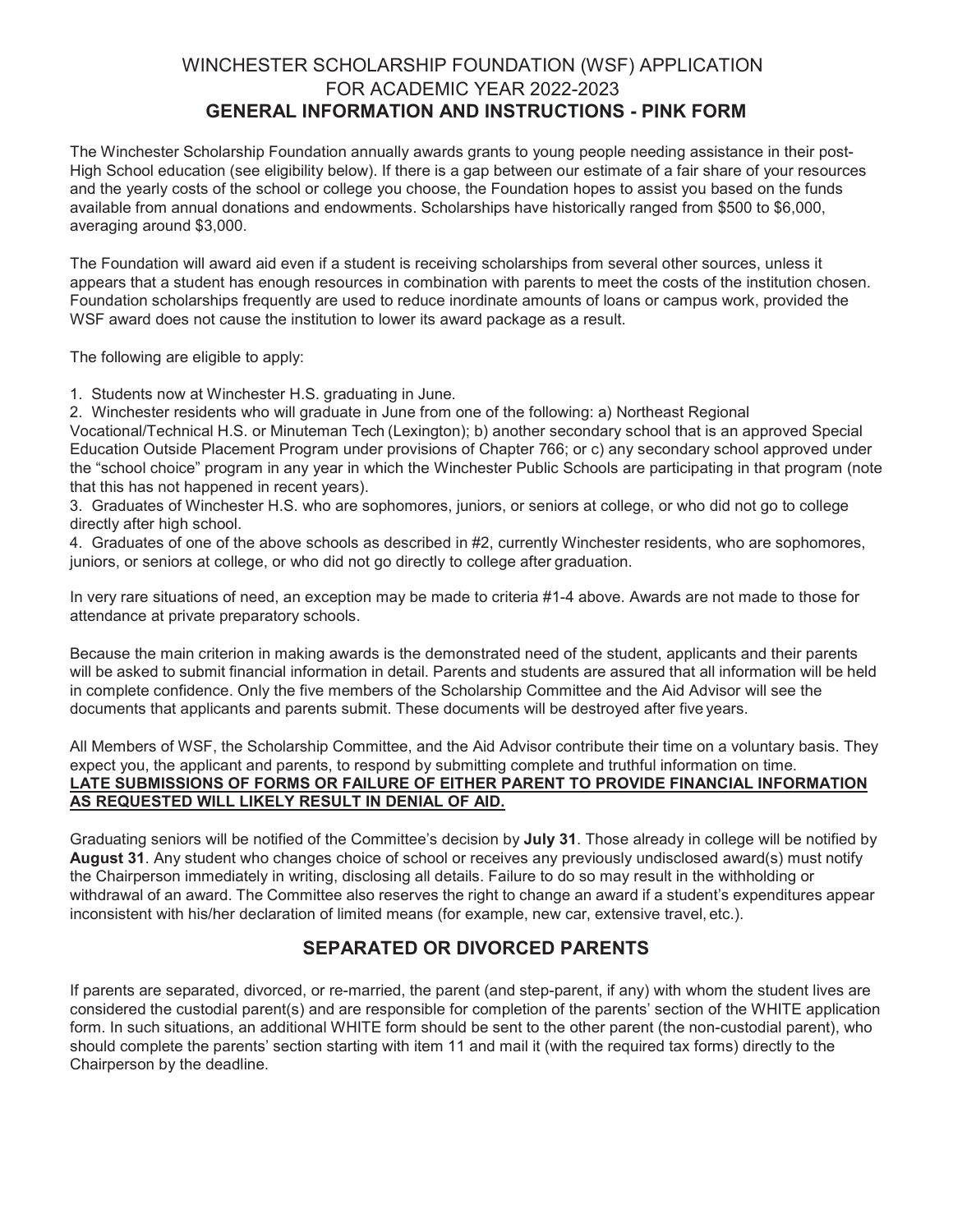### **SUMMARY OF APPLICATION PROCEDURE**

## **THE PROCEDURE FOR APPLYING FOR SCHOLARSHIP AID IS OUTLINED BELOW AND EXPLAINED IN DETAIL ON THE FOLLOWING PAGES:**

| <b>Step</b>                  | Form               | <b>Description</b>                                                                                                                                                                                       | <b>Deadline</b>                |
|------------------------------|--------------------|----------------------------------------------------------------------------------------------------------------------------------------------------------------------------------------------------------|--------------------------------|
|                              |                    | <b>WHS GRADUATING SENIORS</b>                                                                                                                                                                            |                                |
| Step 1                       | <b>WHITE FORM</b>  | Submission of WSF Aid Application with required tax documents                                                                                                                                            | <b>May 15</b>                  |
| <b>YELLOW FORM</b><br>Step 2 |                    | Submission of Report by Institution request to your selected school<br>and completion and return of the form by the Financial Aid Office<br>of your selected school direct to the Chairperson of the WSF | Received at<br>WSF -<br>May 31 |
|                              |                    |                                                                                                                                                                                                          |                                |
|                              |                    | <b>STUDENTS NOW IN COLLEGE</b>                                                                                                                                                                           |                                |
| Step 1                       | <b>WHITE FORM</b>  | Same as above                                                                                                                                                                                            | June 15                        |
| Step 2                       | <b>YELLOW FORM</b> | Same as above                                                                                                                                                                                            | June 30                        |
| Step 3                       | <b>TRANSCRIPT</b>  | Order official transcript as soon as full year's grades are available<br>to be sent direct to the Chairperson of the WSF by your Registrar                                                               | Received at<br>WSF - June 30   |

# **MAILING ADDRESS FOR ALL APPLICATION FORMS**

Stephanie Altavilla Chairperson, Winchester Scholarship Committee 6 Royalston Ave Winchester, MA 01890

*Please send all forms or requests by regular mail only. Please do not send by registered mail, and do not hand deliver*

For questions about the Foundation or the application process, please email [wsfoundchair@gmail.com](mailto:wsfoundchair@gmail.com) or mail to the above address.

> [wsfoundclassof2023@gmail.com](mailto:wsfoundclassof2023@gmail.com) [wsfoundclassof2024@gmail.com](mailto:wsfoundclassof2024@gmail.com)

> [wsfoundclassof2025@gmail.com](mailto:wsfoundclassof2025@gmail.com)

wsfoundclassof2026@gmail.com

For questions about award payments, please email [wsfoundtreasurer@gmail.com](mailto:wsfoundtreasurer@gmail.com)

**IMPORTANT:** THE FINANCIAL AID OFFICE AT YOUR CHOSEN SCHOOL MUST HAVE THE YELLOW FORM (WITH SECTION A COMPLETED BY YOU) AS SOON AS POSSIBLE IN ORDER TO RETURN IT IN TIME.

**DON'T DELAY!**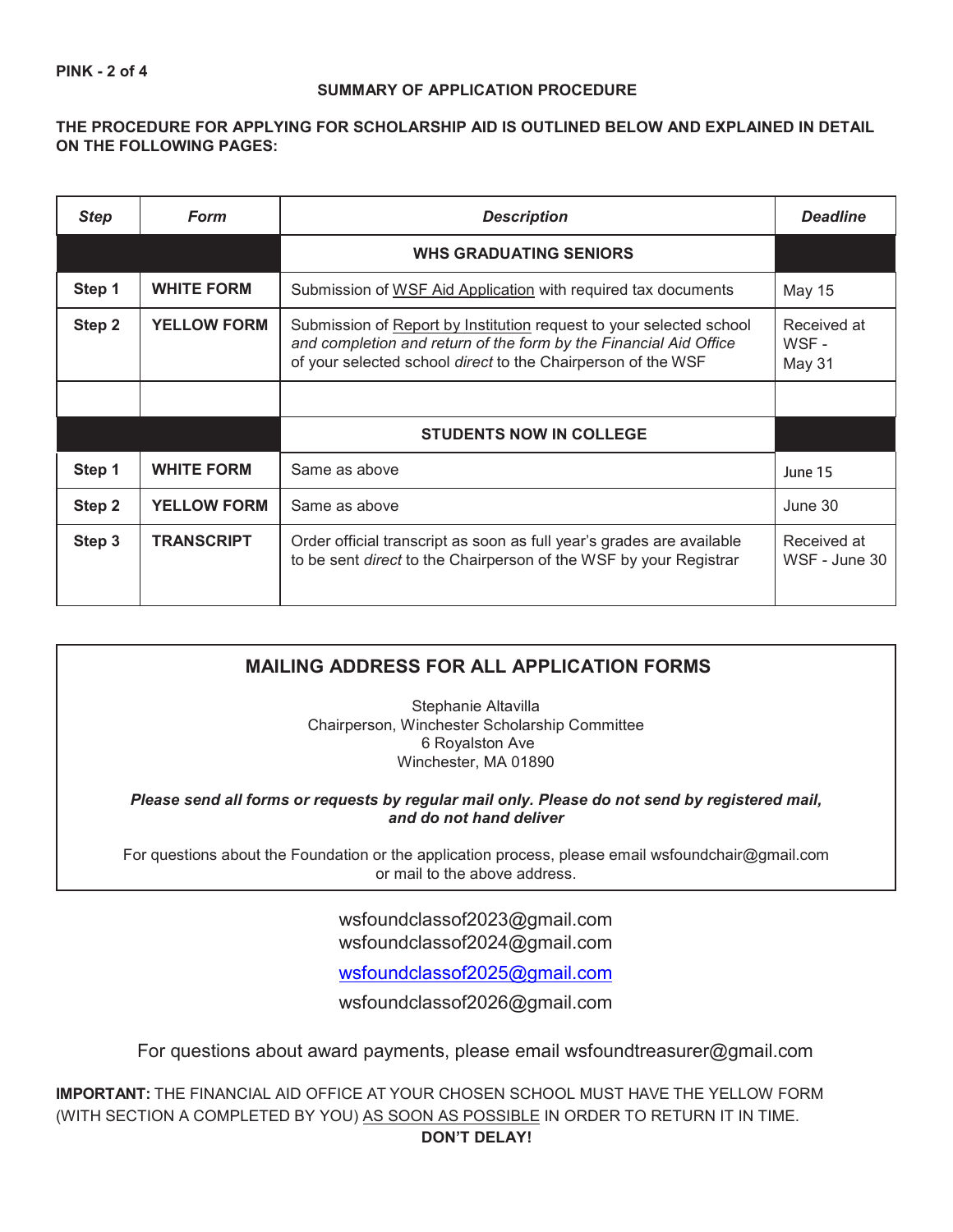#### **WINCHESTER SCHOLARSHIP FOUNDATION APPLICATION PROCEDURES**

#### **PARENTS**

- 1. It is necessary for parents to file whatever aid forms are requested by the institution(s) the applicantmay attend, as the Committee expects to receive information about family ability to pay directly from the institution you select on the YELLOW form (Report by Institution).
- 2. Complete and submit the PARENTS' (FAMILY) SECTION of the WHITE FORM (Aid Application),questions 10-16, as soon as you have completed your US Form 1040. Attach a signed photocopy of your tax return and a copy of each of your W-2 Forms and return the WHITE FORM to the Chairperson by the deadline indicated on the form.
- 3. If parents are separated, divorced, re-married, or file separately, each parent should completethe PARENTS' (FAMILY) SECTION of the application (WHITE FORM) with his/her tax forms. The student need only complete the STUDENT'S section of the form completed by the custodial parent with whom he/she lives.
- 4. If parents are filing for an extension and Form 1040 is not yet available, please submit a signed copy of the previous tax year Form 1040 plus W-2 Forms.
- 5. If your family or financial situation changes after you complete the WHITE FORM, please report the circumstances in writing to the Chairperson immediately.

## **HIGH SCHOOL STUDENTS**

- 1. Complete questions 1-9 and 16 of the WHITE FORM (Aid Application). If you filed a Form 1040, attach a copy; also attach copies of any W-2 Forms which you have received. A good hint is to do all this well ahead of time so that your parents may also complete their section and get it back to the Chairperson early, but under no circumstances later than the deadline.
- 2. As soon as you definitely know the institution you will attend, complete your part of the YELLOW FORM (Report by Institution Student Will Attend). Rush the YELLOW FORM to the Aid Officer at that school (unless you have received a "denial letter") and request that it be returned to the Chairperson no later than the deadline. The sooner this happens, the better, since we must have your YELLOW FORM in order for your aid application to be considered. It is your responsibility to get your elected college to return this YELLOW FORM back to us!
- 3. The Committee will notify you of its decision by July 31.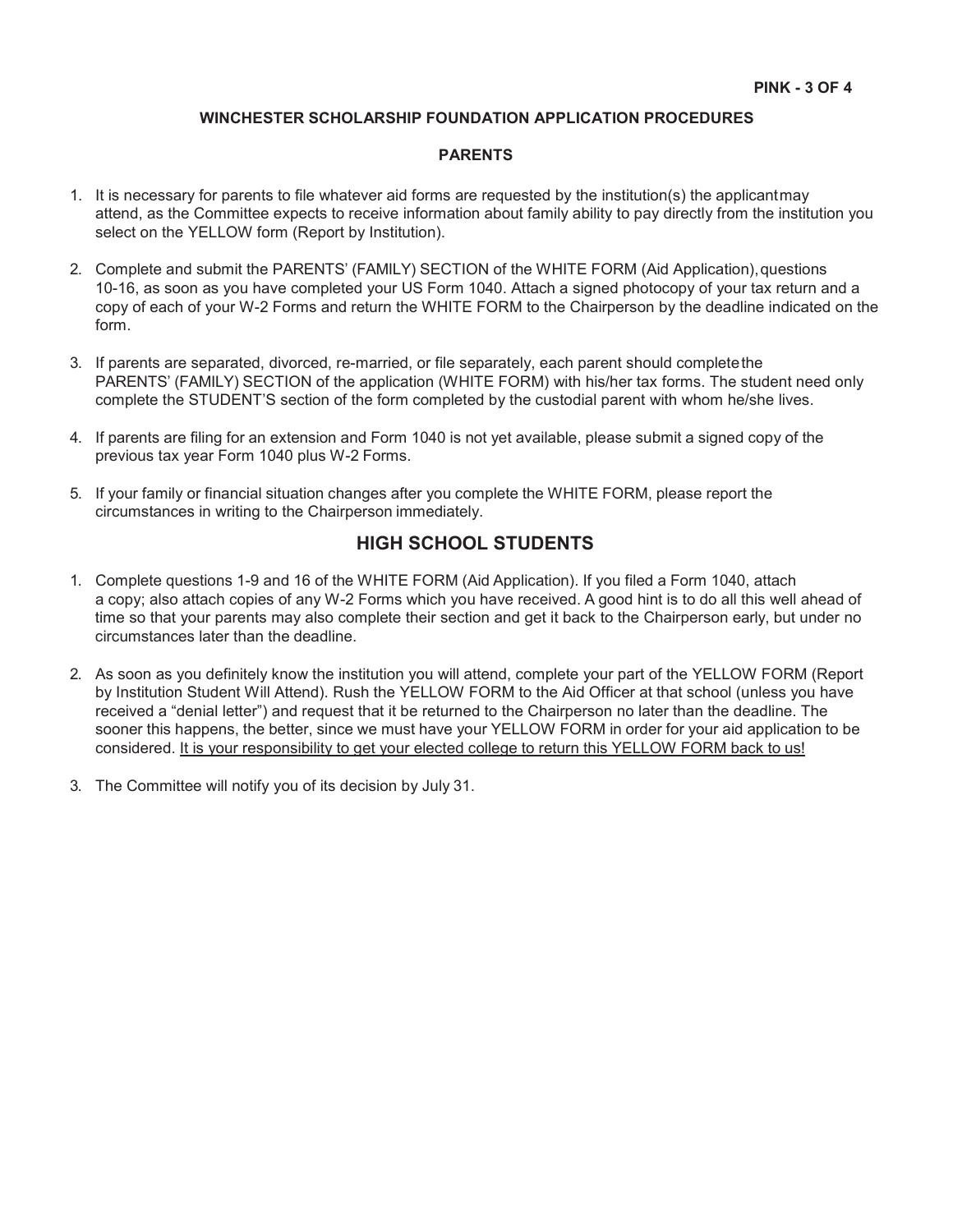### **PINK - 4 OF 4**

## **STUDENTS NOW IN COLLEGE**

**1.** Complete questions 1-9 and 16 of the WHITE FORM (Aid Application) and attach or copies of your Tax Return and W-2 Forms. Get the WHITE FORM to your parents early (one WHITE FORM each if your parents are separated or divorced) because they must complete their section and return the entire completed form to the Chairperson **no later than June 1***5***.**

NOTE: If your G.P.A. is below 2.00, attach a letter that will assist the Committee in justifying further awards.

- 2. As soon as the full year's grades are available, order an official transcript and ask that it be sent directly to the Chairperson by your Registrar to be received **no later than June 30.** It is your responsibility to see that we receive this transcript on time!
- 3. Complete your part of the YELLOW FORM (Report by Institution Student Will Attend) and send it to the Aid Officer at the school you plan to attend during the coming year. The YELLOW FORM must be received bythe Chairperson **no later than June 30**, and it is your responsibility to insure that this deadline ismet.
- 4. The Committee will notify you of its decision by August 31.

# **CONCLUSION**

The Committee realizes that it requires much effort for students and parents to prepare the information necessary for consideration of an application. While we would very much like to have unlimited resources to allocate a maximum to each request, the best we can do is try to allocate the resources we have to those who have the greatest demonstrated need. Please keep this in mind when you are answering some of the difficult and personal questions on the WHITE FORM. Also, please remember that complete and neat forms submitted on time make our task easier.

Above all, we want you to know that each application which is received on time will get our close and serious consideration, and that all of your information will be seen only by the four members of the Committee and the volunteer Aid Advisor who assists us.

# **GOOD LUCK WITH YOUR APPLICATION!**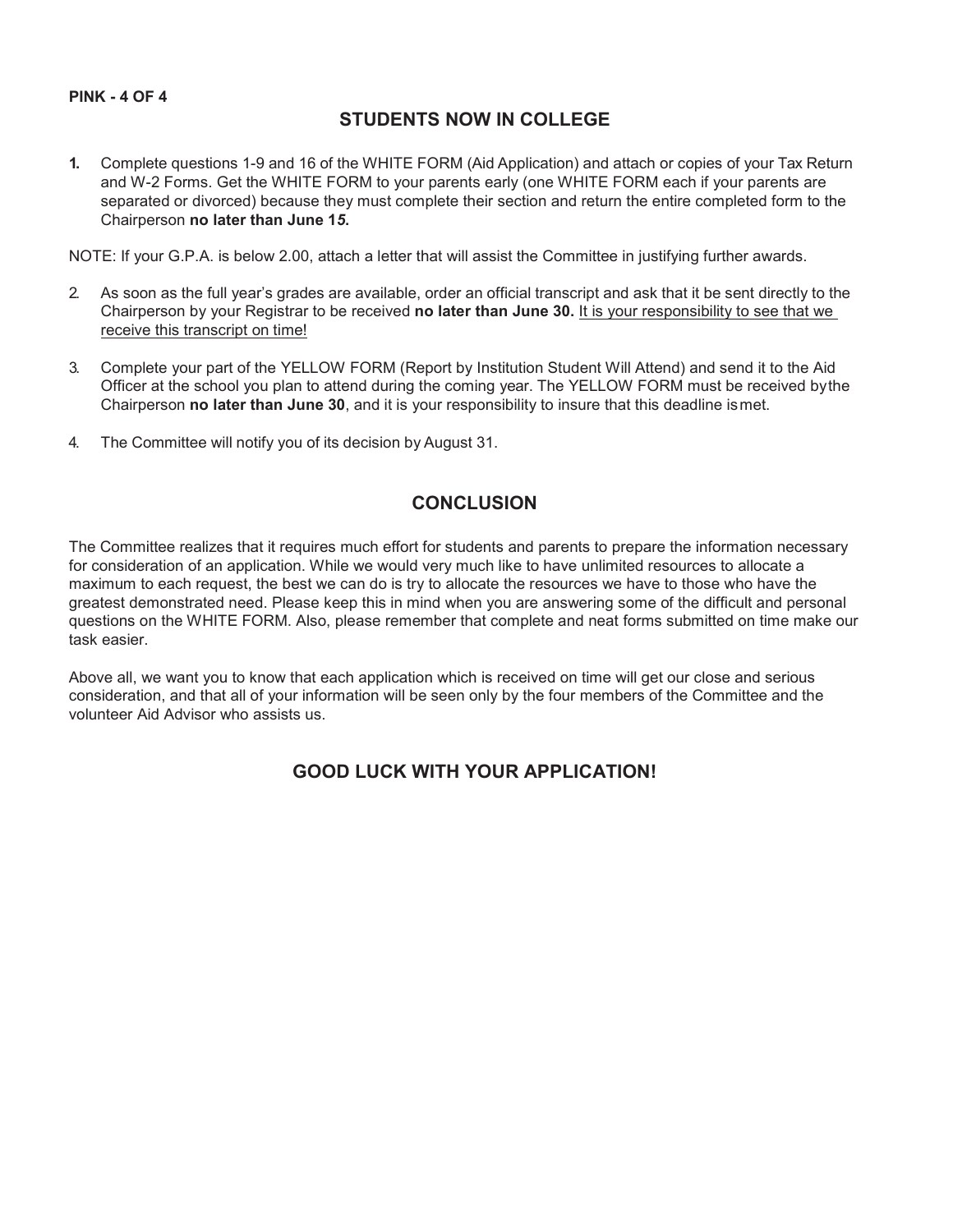# **EXPECTED COLLEGE GRAD YEAR**

WINCHESTER SCHOLARSHIP FOUNDATION (WSF) AID APPLICATION **WHITE FORM**

**RETURN BY:**

**JUNE 1***5* if you are now in **MAY 1***5* if you are a GRADUATING H.S. SENIOR

College *(Please check which one applies.)*

 $\blacksquare$ **\_\_\_**

**Mail completed forms to: Stephanie Altavilla, Chairperson, Winchester Scholarship Committee, 6 Royalston Ave, Winchester, MA 01890** *Please send regular mail only. Do NOT send registered mail. Questions? Please email [wsfoundchair@gmail.com](mailto:wsfoundchair@gmail.com)*

# **PLEASE PRINT OR TYPE**

# **STUDENT'S SECTION**

|                                                                                                                          | 1. Name (last)__________________(first)___________________(MI)_________Email: _____________________                                                                                                                                  |  |  |  |
|--------------------------------------------------------------------------------------------------------------------------|--------------------------------------------------------------------------------------------------------------------------------------------------------------------------------------------------------------------------------------|--|--|--|
|                                                                                                                          |                                                                                                                                                                                                                                      |  |  |  |
|                                                                                                                          |                                                                                                                                                                                                                                      |  |  |  |
|                                                                                                                          |                                                                                                                                                                                                                                      |  |  |  |
|                                                                                                                          |                                                                                                                                                                                                                                      |  |  |  |
|                                                                                                                          |                                                                                                                                                                                                                                      |  |  |  |
|                                                                                                                          |                                                                                                                                                                                                                                      |  |  |  |
|                                                                                                                          | Are you a U.S. Citizen? Yes - No (circle one). If no, what is your VISA status? ______________________________                                                                                                                       |  |  |  |
|                                                                                                                          | Important: See page 1 of Pink General Information form for eligibility for WSF awards.                                                                                                                                               |  |  |  |
|                                                                                                                          | 2. Your future vocational plans?________________________________Likely college major?_________________________                                                                                                                       |  |  |  |
| 3. Name all non-college sources to which you have or will apply for aid (companies, foundations, VA, local awards, etc.; |                                                                                                                                                                                                                                      |  |  |  |
|                                                                                                                          | omit state and federal grants) and give range of possible awards and expected decision dates:                                                                                                                                        |  |  |  |
|                                                                                                                          | (attach additional pages if needed) (attach additional pages if needed)                                                                                                                                                              |  |  |  |
| 4. Please describe (all applicants):                                                                                     |                                                                                                                                                                                                                                      |  |  |  |
|                                                                                                                          |                                                                                                                                                                                                                                      |  |  |  |
|                                                                                                                          |                                                                                                                                                                                                                                      |  |  |  |
|                                                                                                                          | c) Talents and/or achievements, including the arts <b>contract the entirely and the entirely of the entirely of the entirely of the entirely of the entire entirely and the entire entirely and the entire entirely and the enti</b> |  |  |  |
|                                                                                                                          | d) Any other information which might be helpful to the Committee, including special problems you face at the moment:                                                                                                                 |  |  |  |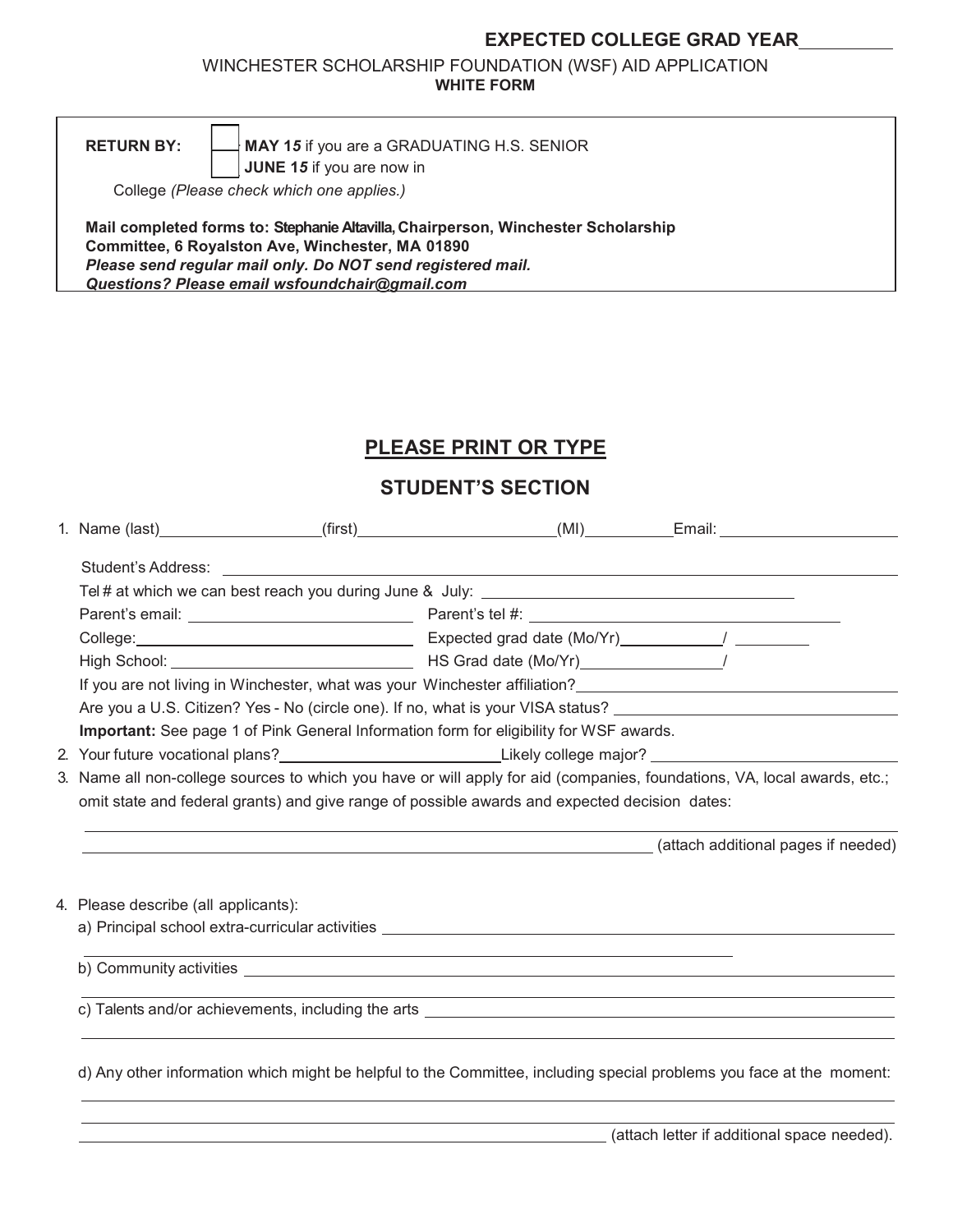# **IF NOW IN COLLEGE**

5. Give this year's courses and grades: Cumulative GPA

| <b>First Sem. Courses</b>  | <b>Grades</b> | <b>Second Sem. Courses</b> | <b>Grades</b> |
|----------------------------|---------------|----------------------------|---------------|
|                            |               |                            |               |
|                            |               |                            |               |
|                            |               |                            |               |
|                            |               |                            |               |
|                            |               |                            |               |
| <b>First Semester GPA:</b> |               | Second Semester GPA:       |               |

**Important:**

**(1) You must request an official transcript from your Registrar to be returned directly to the Chairperson of the Winchester Scholarship Committee at the address listed at the top of this form. (2) If your GPA is below 2.00 in any semester or cumulatively, you must attach a letter that will assist the Committee in justifying in any further awards.**

6. If now in college, total amount you will have borrowed in your own name for education by May 2021?

What is the total borrowed for you by your family?

What is the total owed by family for siblings' education?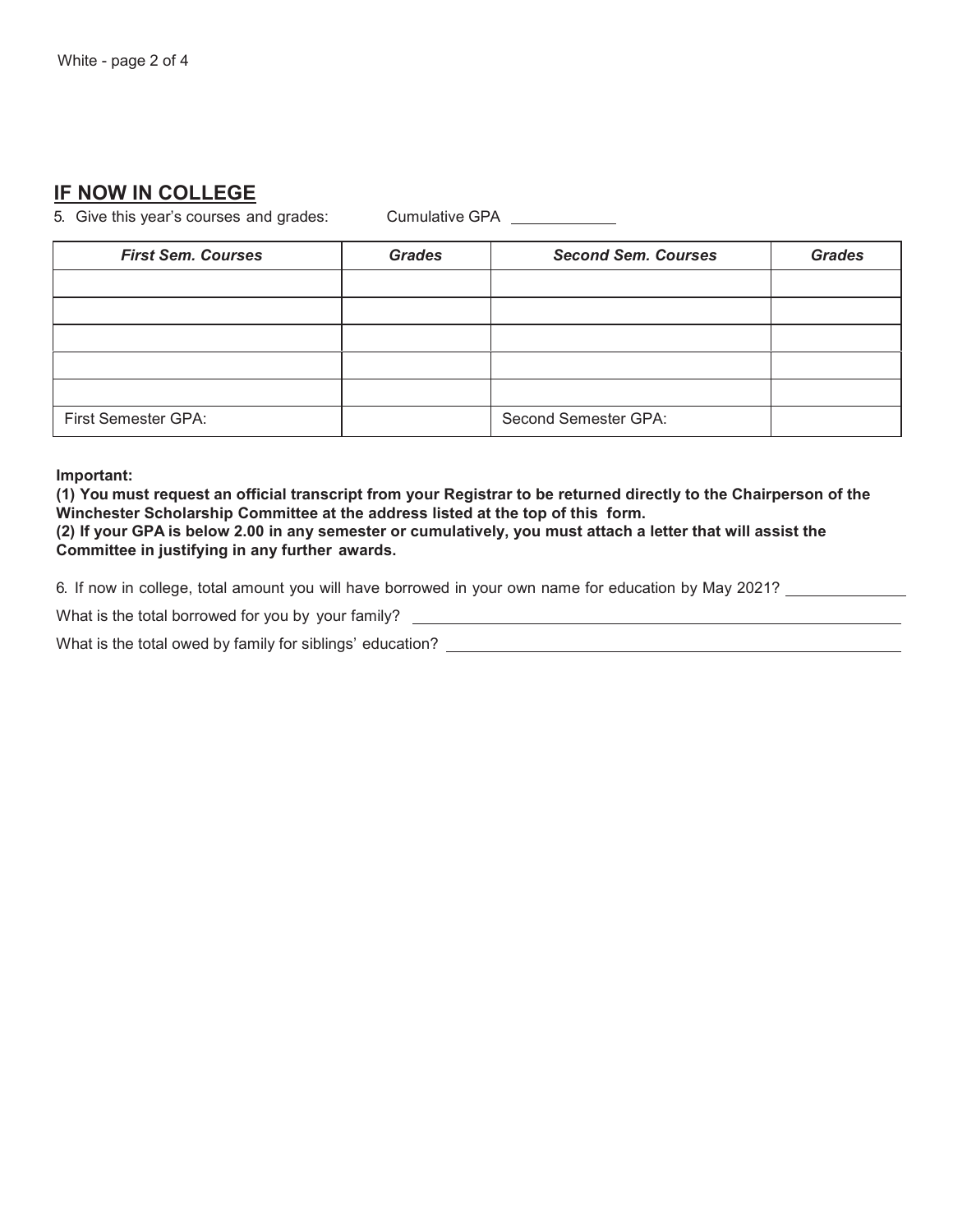### **PARENTS' (FAMILY) SECTION**

#### IF PARENTS ARE SEPARATED OR DIVORCED, QUESTIONS 11 THROUGH 16 SHOULD ALSO BE COMPLETED INDEPENDENTLY BY THE NONCUSTODIAL PARENT AND RETURNED WITH TAX FORMS DIRECTLY TO THE CHAIRPERSON AT THE ADDRESS LISTED AT THE TOP OF THIS FORM.

|  | 7. Name(s) of custodial parents/guardians |
|--|-------------------------------------------|
|  |                                           |

| $Tel.$ # $($                     | Email                                                                                                                                                                                                                                |           |     |
|----------------------------------|--------------------------------------------------------------------------------------------------------------------------------------------------------------------------------------------------------------------------------------|-----------|-----|
| <b>Address</b>                   |                                                                                                                                                                                                                                      | City/Town | Zip |
|                                  | Occupation(s): 1)                                                                                                                                                                                                                    | 2)        |     |
|                                  | If guardian, please indicate legal relationship                                                                                                                                                                                      |           |     |
| Name                             | Will parent or guardian provide funds for the applicant's education? Yes - No (circle one). If No, please explain:<br>8. If parents are divorced or separated, please indicate the following as pertains to the noncustodial parent: |           |     |
|                                  | Email                                                                                                                                                                                                                                |           |     |
| Address                          |                                                                                                                                                                                                                                      | City/Town | Zip |
| Noncustodial parent's occupation |                                                                                                                                                                                                                                      |           |     |
|                                  | Will perputadial perept provide fundo for the enplicant's education? Vee No (circle ano) If No please evaluation                                                                                                                     |           |     |

Will noncustodial parent provide funds for the applicant's education? Yes - No (circle one). If No, please explain:

#### NOTE: PARENTS ARE ASSURED THAT ALL INFORMATION, INCLUDING THE FOLLOWING, WILL BE HELD IN COMPLETE CONFIDENCE BY THE FOUR MEMBERS OF THE SCHOLARSHIP COMMITTEE AND THE AID ADVISOR.

#### 9. Please fully complete the following table of financial information as indicated.

| Year ending 12/31/21                                                | <b>Custodial Parents/Guardians</b> |             | <b>Noncustodial Parent</b> |
|---------------------------------------------------------------------|------------------------------------|-------------|----------------------------|
|                                                                     | 1st earner:                        | 2nd earner: |                            |
| Earned Income for Year                                              | \$                                 | \$          | \$                         |
| Other Income for Year                                               | \$                                 | \$          | \$                         |
| Assessed Value of Primary Residence                                 | \$                                 |             | \$                         |
| - Mortgage Balance                                                  | \$                                 |             | \$                         |
| Monthly Rent or Mortgage Payment                                    | \$                                 |             | \$                         |
| Assessed Value of Second Home                                       | \$                                 |             | \$                         |
| - Mortgage Balance/Mo. Pmt.                                         | \$                                 | $/$ \$      | \$<br>$/$ \$               |
| Vehicles:                                                           | 1st Vehicle                        | 2nd Vehicle |                            |
| Make and Year                                                       |                                    |             |                            |
| Mileage                                                             |                                    |             |                            |
| Owned or Leased?                                                    |                                    |             |                            |
| <b>Monthly Payments</b>                                             | \$                                 | \$          | \$                         |
| Value of Rental or Real Estate                                      | \$                                 |             | \$                         |
| - Rental Annual Income                                              | \$                                 |             | \$                         |
| <b>Estimated Present Value of:</b><br>Cash/Saving/Checking Accounts | \$                                 |             | \$                         |
| Investments (Stocks, Bonds,<br>Money Market & Mutual Funds)         | \$                                 |             | \$                         |
| <b>Other Assets</b>                                                 | \$                                 |             | \$                         |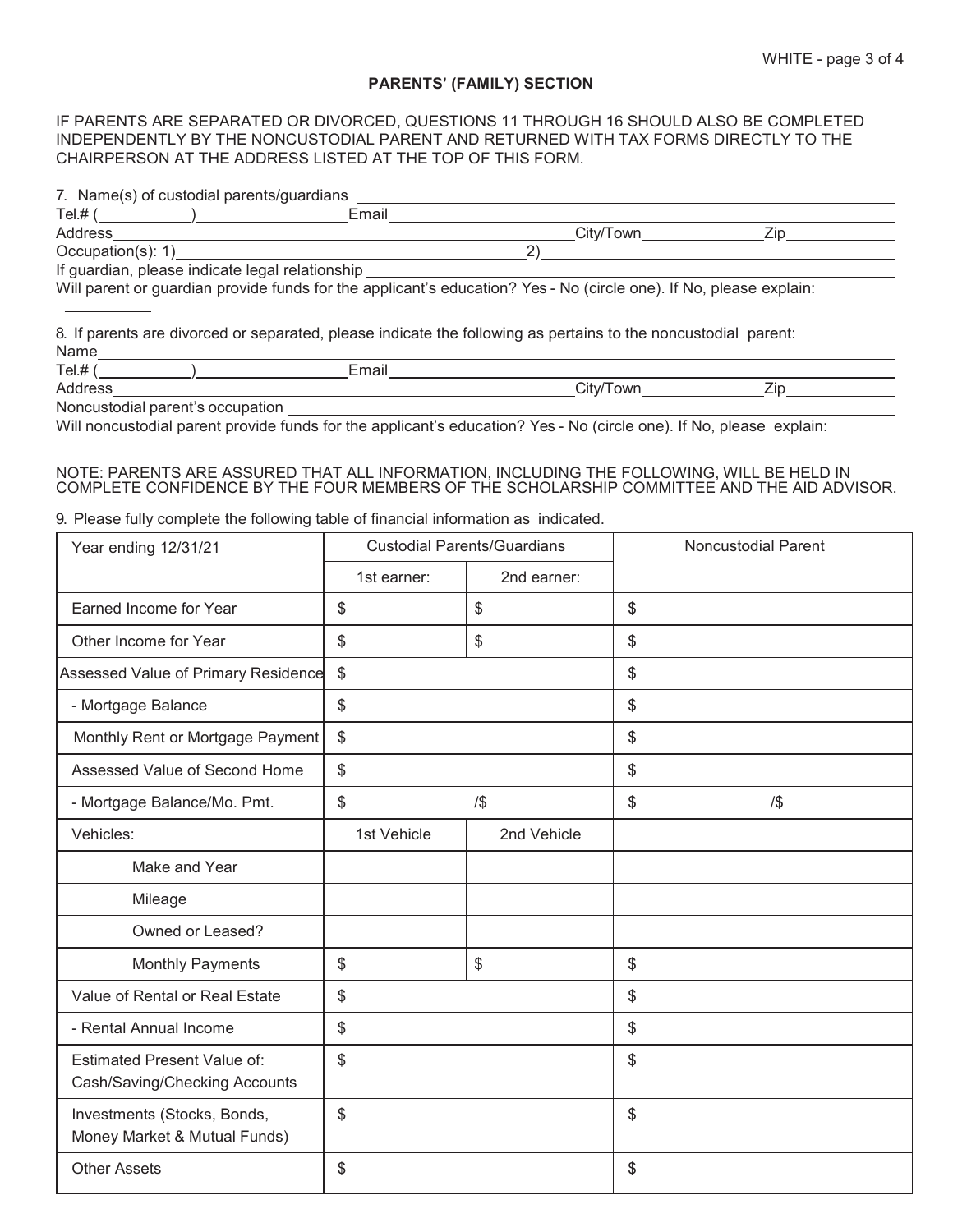White - page 4 of 4

10. During the *coming* school year, what children *other than the applicant* do you expect to support in college, technical school, or graduate school?

|            |               |                |              |                     | <b>Your Contribution</b> |                    |
|------------|---------------|----------------|--------------|---------------------|--------------------------|--------------------|
| Name / Age | <b>School</b> | <b>Tuition</b> | Room / Board | <b>Expected Aid</b> | <b>This Year</b>         | <b>Coming Year</b> |
|            |               |                |              |                     |                          | \$                 |
|            |               | ۰U             |              | ۰D                  | ۰D                       | \$                 |
|            |               |                |              |                     | D                        | \$                 |

11. Name(s) and ages of other dependents not listed above:

- 12. If family income will be less this year, or if there are unusual circumstances not explained above or on the FAF, please explain here or attach additional sheets:
- 13. To be considered, this application must be accompanied by a photocopy of parents' and student's US Tax Return Forms and W-2 Forms. If this year's returns are not yet available, please include a copy of last year's returns and W-2 Forms as well as this Year's W-2 Forms. Please indicate below which photocopied documents are attached to this application:

| Year | <b>Required Document or Form</b>                                                                                                                                                                                                           |
|------|--------------------------------------------------------------------------------------------------------------------------------------------------------------------------------------------------------------------------------------------|
| 2021 | Custodial Parents' Form 1040 (complete with all Schedules as filed with IRS)                                                                                                                                                               |
| 2021 | Noncustodial Parents' Form 1040 (complete with all Schedules as filed with IRS)                                                                                                                                                            |
| 2021 | Supplemental information or comment sheets attached. Examples: Explanation<br>if not all forms available; letter from student if cumulative GPA is below a C<br>average (i.e., 2.00) to assist the Committee in justifying further awards. |
|      | Transcript from Registrar to WSF Chairman by June 30 (Students now in college only)                                                                                                                                                        |

I certify that the information given in this application is complete and true to the best of my knowledge. I promise to notify the Winchester Scholarship Foundation promptly of any change in financial circumstances, of any change in school to be attended next year, or if more aid is received from any sources.

Date: **Date: Date: Date: Date: Date:** 

Signature of Student

Date: **Date:** 

\_\_ \_\_\_ Signature of Custodial Parent or Guardian Signature of Second

 $\overline{\phantom{a}}$ 

Custodial Parent (if applicable)

Date:

Signature of Noncustodial Parent (if applicable)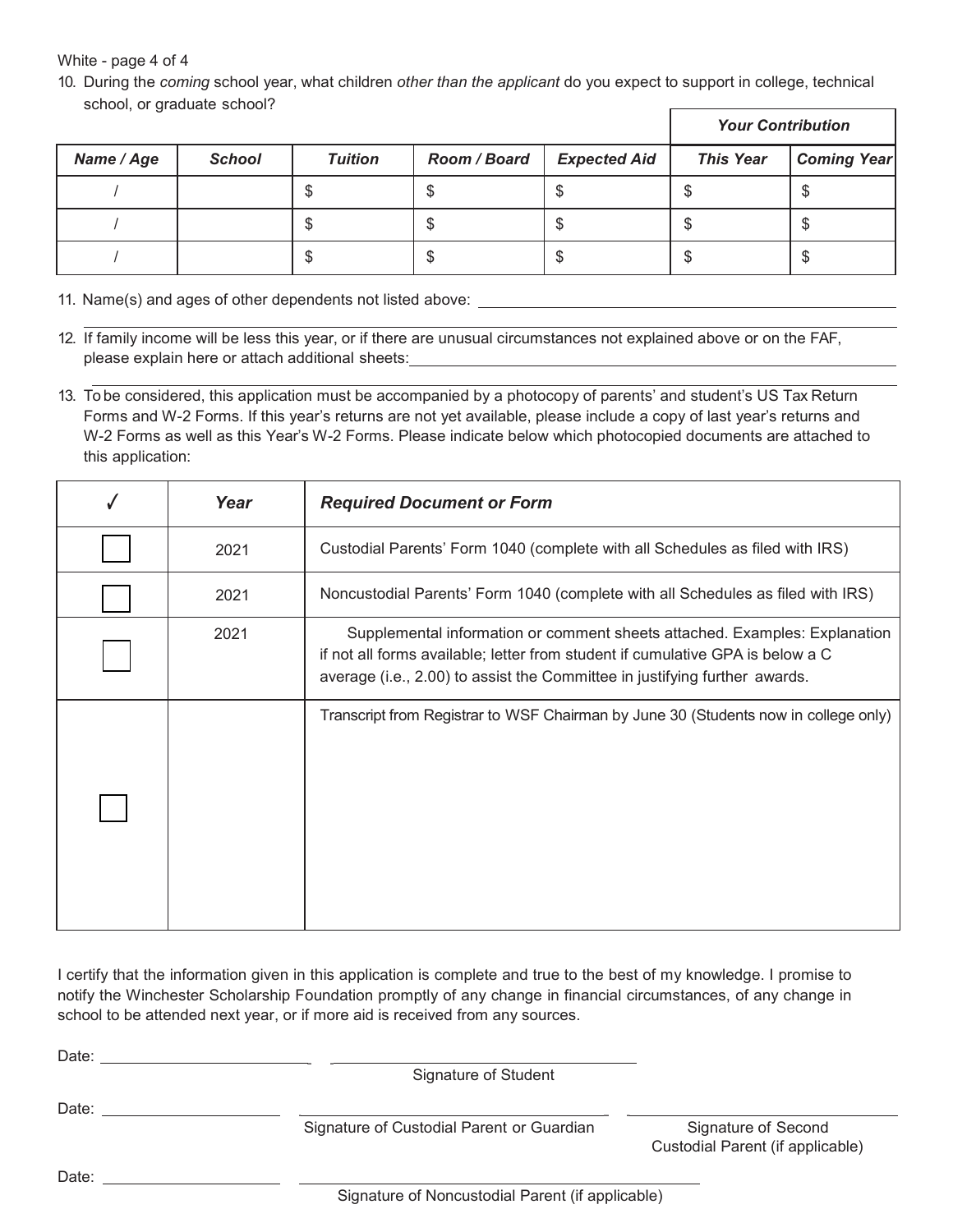# **EXPECTED COLLEGE GRAD YEAR**

## WINCHESTER SCHOLARSHIP FOUNDATION (WSF) REPORT BY INSTITUTION STUDENT WILL ATTEND **YELLOW FORM**

### **INSTRUCTIONS**

| A. Parent/Student: Please complete section A of the form, below, as soon as possible and give to Aid     |
|----------------------------------------------------------------------------------------------------------|
| Office of the institution you will attend next year. It is your responsibility to follow-up with the Aid |
| Office and make sure the Winchester Scholarship Committee Chairperson has received a completed           |
| form <i>direct</i> from the institution prior to the deadline.                                           |

B. Aid Officer: Please complete section B (on the reverse side of form) and return to Chairperson of the Winchester Scholarship Committee prior to the deadline so that this student may be considered for a WSF Scholarship award. Time is of the essence. WSF grants are based on need and reasonable selfhelp, and range from \$500 to \$6,000 with an average award around \$3,000. If a grant is made, this student will bring a confirming notice to the Aid Office to obtain payment directly from WSF.

Return completed Form as soon as institution's aid decision is made to: Stephanie Altavilla, Winchester Scholarship Committee, 6 Royalston Ave, Winchester, MA 01890 by regular mail only.

Students: **June 30.** Incomplete or late YELLOW FORM may result in denial of WSF grant. Please contact the Chairperson ASAP by email at [wsfoundchair@gmail.com i](mailto:wsfoundchair@gmail.com)f there are unusual circumstances causing deadline to be missed. **DEADLINE FOR SUBMITTING THIS FORM**: Winchester H.S. Seniors: **May 31**; Returning College

result of a WSF grant, that loan/work be reduced first. **Any amount of WSF scholarship that would** *Additional Request*: The Foundation asks that if a change is required in the institutional award as a **cause a reduction of gift aid already granted is to be returned to the Foundation.**

**SECTION A -- PARENT/STUDENT IMPORTANT:** Applicable Deadline (Circle One): **May 31 June 31** 

PRINT Student Name (Last)  $(NI)$ 

Social Security # xxxx - xx - Home Address

Date: MA Zip City/Town City/Town City/Town City/Town MA Zip

Student plans to live (Circle One): On Campus -- Near School Housing -- Commute from Parent's Home

Names and amounts of NON-INSTITUTIONAL scholarships already awarded to you:

| <b>Type of Award</b> | <b>Amount of Award</b> |
|----------------------|------------------------|
|                      |                        |
|                      |                        |
|                      |                        |
|                      |                        |
|                      |                        |

| We give permission for the Financial Aid Office at                                                            | (institution's name) |
|---------------------------------------------------------------------------------------------------------------|----------------------|
| to actores the family and flashed before step associated by Oscilea D /sa accessor wide of this fame) becites |                      |

to release the family and financial information requested in Section B (on reverse side of this form) by the Winchester Scholarship Foundation (WSF) for the purpose of considering our request for financial aid.

Student Signature: Parent/Legal Guardian Signature: